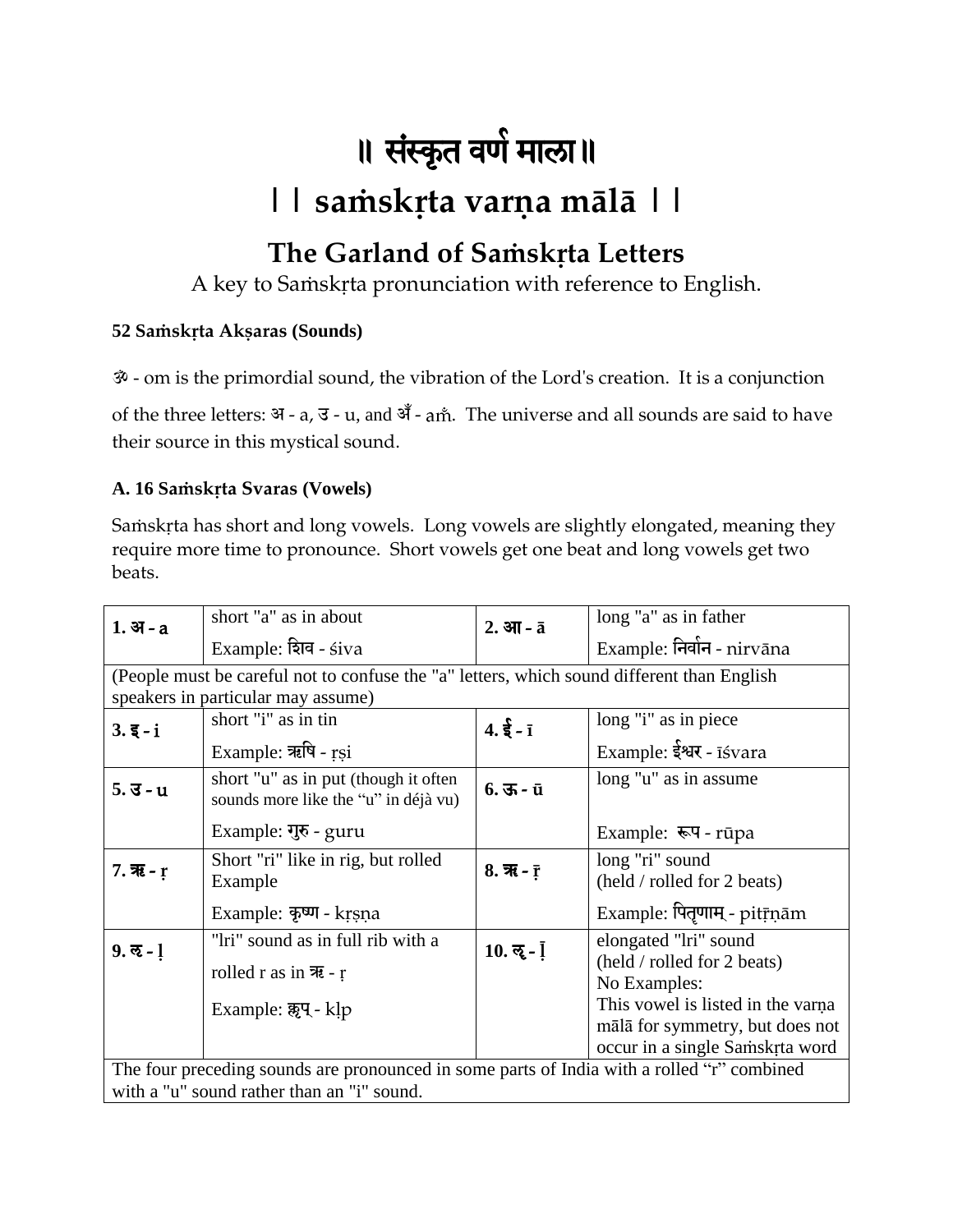| $11.$ ए-е<br>$13.$ ओ - $o$ | Long "e" as in prey<br>Example: देव - deva<br>Long "o" as in yoke<br>Example: योग - yoga                                                                                                                                                                                                                                                                                                                                                                                                                                                                                                                                                                                          | $12. \, \dot{Q}$ - ai<br>14. औे - au | long "ai" as in isle; (sometimes<br>it is pronounced the same way<br>as $e$ – especially when it occurs<br>at the end of a verse)<br>Example: वैद्य - vaidya<br>long "au" as in about or cow;<br>(sometimes it is said the same<br>way as the short $o$ – it should be<br>pronounced as au)<br>Example: गौरी - gaurī |
|----------------------------|-----------------------------------------------------------------------------------------------------------------------------------------------------------------------------------------------------------------------------------------------------------------------------------------------------------------------------------------------------------------------------------------------------------------------------------------------------------------------------------------------------------------------------------------------------------------------------------------------------------------------------------------------------------------------------------|--------------------------------------|----------------------------------------------------------------------------------------------------------------------------------------------------------------------------------------------------------------------------------------------------------------------------------------------------------------------|
| $15.31 -$ am               | This is usually pronounced as an<br>"m" sound as in hum, but may<br>also be said as an "n" sound as in<br>run, depending on the following<br>letter. This letter is called the<br>anusvāra and is always used in<br>conjunction with another vowel.<br>Also written as $\mathbf{H}$ - am. This is<br>pronounced as "ng" as in "rung"<br>in Rigveda chanting. Yajur<br>Veda Priests pronounce this<br>sound as "gum" or "ggs"<br>depending on the following<br>consonant. In this case, the<br>sound gets an additional syllable.<br>The variation of the anusvāra<br>is called the candra bindu<br>because it resembles a cresent<br>Moon and a dot.<br>Example: संहिता - samhitā | $16.$ अः - ah                        | This letter creates a slight<br>aspiration of the preceding<br>vowel as listed: aha āha ihi īhi<br>uhu ūhu ehe aihe oho auho.<br>This letter is called visarga.<br>Example नमः - namaḥ                                                                                                                               |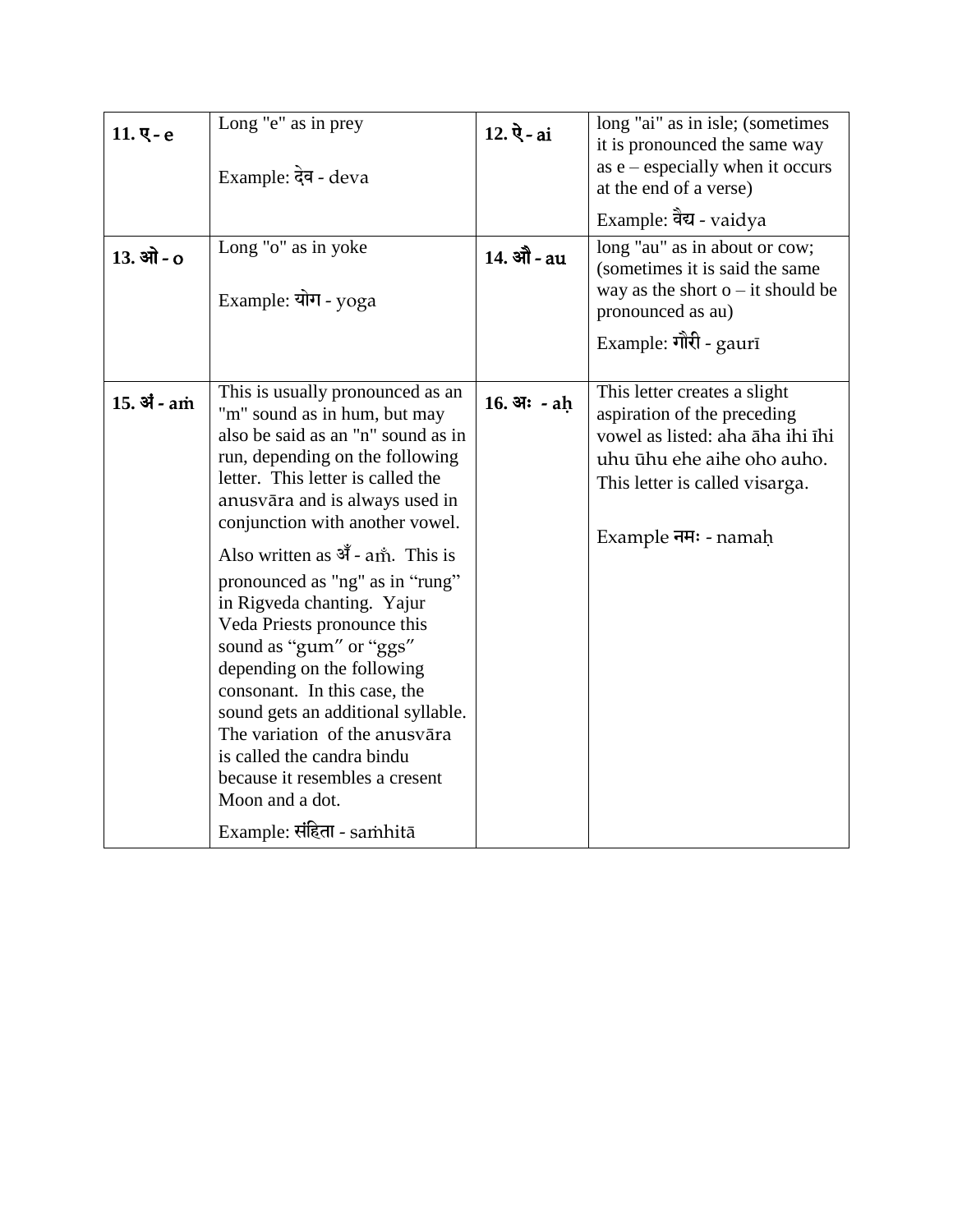**B. 36 Sarūpa (Consonants).**

## Tongue placement for Sanskrit Sounds

| Sound                      | <b>Mouth Position</b> | Part of Tongue Used |
|----------------------------|-----------------------|---------------------|
| 1) Guttural                | back of throat        | <b>Back</b>         |
| 2) Palatal                 | back of hard palate   | top                 |
| 3) Cerebral<br>(Retroflex) | front of hard palate  | tip                 |
| 4) Dental                  | behind the teeth      | tip                 |
| 5) Labial                  | lips                  | not used            |



| <b>B1. Guttural Consonants</b><br>These are voiced from the throat or back of the mouth.                                                                                          |                                                                                                                  |              |                                                  |
|-----------------------------------------------------------------------------------------------------------------------------------------------------------------------------------|------------------------------------------------------------------------------------------------------------------|--------------|--------------------------------------------------|
| 17. क - kha                                                                                                                                                                       | "k" as is paprika                                                                                                | 18. ख - kha  | aspirated " $k + h$ " sound as in<br>thick honey |
| The "h" after a consonant indicates an aspirated consonant, which sounds like the conjunction of<br>the unaspirated consonant and the "h" sound. This sound creates one syllable. |                                                                                                                  |              |                                                  |
| $19. \, \text{J} - ga$                                                                                                                                                            | "g" as in gum                                                                                                    | $20.9 = gha$ | "g + h" as in big hut                            |
| $21.$ $\overline{5}$ - na                                                                                                                                                         | "ng" as in angle or sing (this sound is always combined with another consonant as<br>in the samskrta: "śankara") |              |                                                  |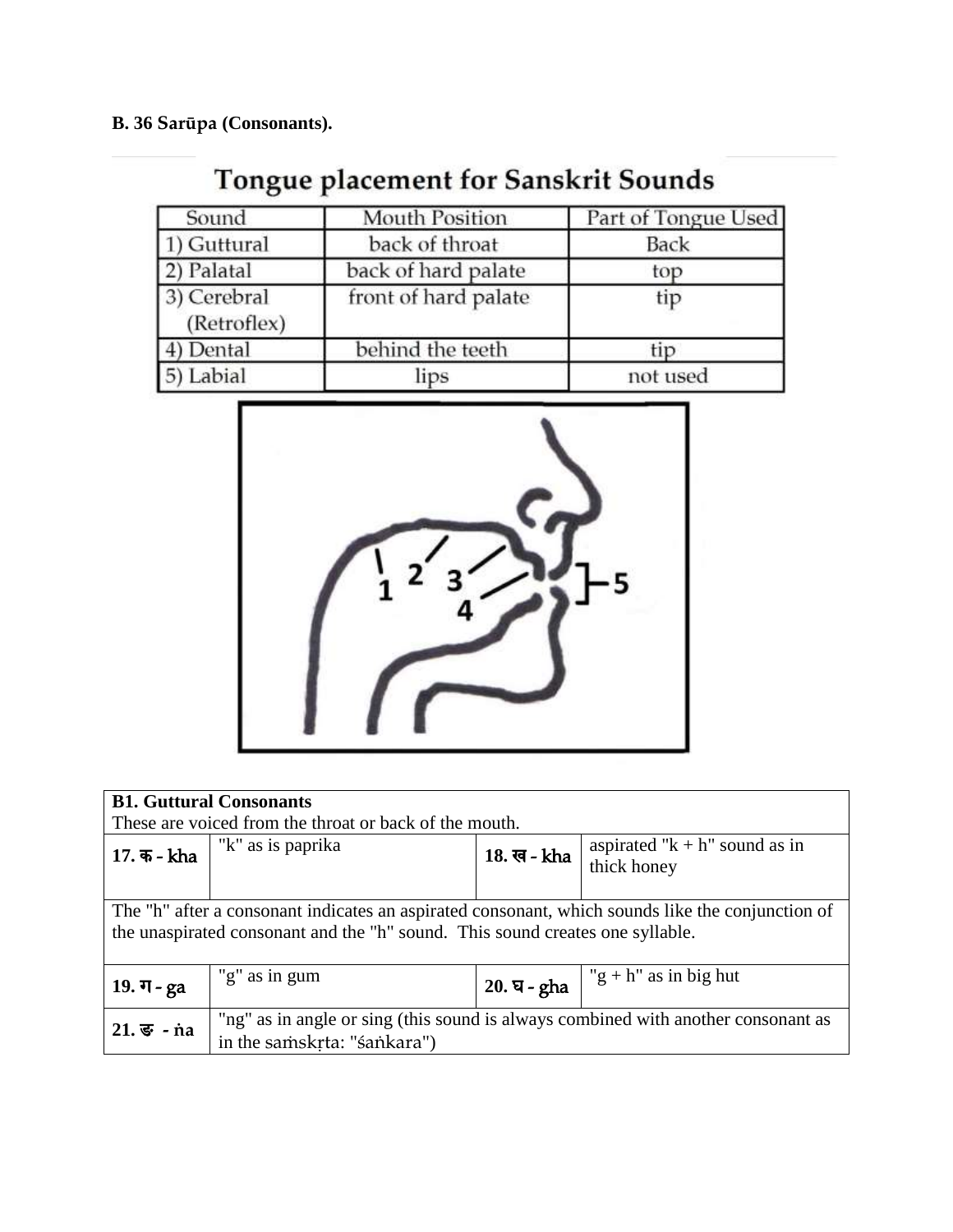| <b>B2. Palatal Consonants</b><br>These are voiced with the tongue harb palate near the top front of the mouth. |                                                                                                                                               |                |                              |  |
|----------------------------------------------------------------------------------------------------------------|-----------------------------------------------------------------------------------------------------------------------------------------------|----------------|------------------------------|--|
| $22. \ \overline{4} - ca$                                                                                      | "ch" as in church<br>aspirated "ch + $h$ " as in beach<br>23. छ - cha<br>hut                                                                  |                |                              |  |
| $24. \ \overline{5} - ja$                                                                                      | "j" as in just                                                                                                                                | $125.$ झ - jha | " $i + h$ " as in garage hum |  |
| $26.$ অ $ \tilde{n}$ а                                                                                         | "n" as in the spanish piñata: this sound has a nasal quality (it is used in<br>combination with other consonants as in the samskrta: "pañca") |                |                              |  |

| <b>B3. Cerebral Consonants</b> |                                                                                                |                                 |                                       |  |
|--------------------------------|------------------------------------------------------------------------------------------------|---------------------------------|---------------------------------------|--|
|                                | These are voiced by touching the tongue to the front of the soft palate at the top rear of the |                                 |                                       |  |
|                                | mouth. This is different than in English (which touches the hard palate for these sounds).     |                                 |                                       |  |
| $27. \, \text{z}$ - ta         | cerebral "t" similar to ton                                                                    | $28.5 - \text{tha}$             | cerebral " $t + h$ " similar to night |  |
|                                |                                                                                                |                                 | hum                                   |  |
|                                |                                                                                                |                                 |                                       |  |
| $29.$ ड - da                   | cerebral "d" similar to dug                                                                    |                                 | cerebral " $d + h$ " similar to red   |  |
|                                |                                                                                                | $30. \, \bar{\mathbf{c}}$ - dha | honey                                 |  |
|                                | cerebral "n" similar to nun (as in the samskrta: "ganesa")                                     |                                 |                                       |  |
| $31.$ $\Pi$ - na               |                                                                                                |                                 |                                       |  |

|                                                                                                       | <b>B4. Dental Consonants</b>                              |              |                                     |  |  |
|-------------------------------------------------------------------------------------------------------|-----------------------------------------------------------|--------------|-------------------------------------|--|--|
| These are voiced by touching the tip of the tongue to the top of the teath. This is different than in |                                                           |              |                                     |  |  |
|                                                                                                       | English (which touches the hard palate for these sounds). |              |                                     |  |  |
| $32.7 - ta$                                                                                           | dental "t" similar to similar to                          | $33.9 - tha$ | dental " $t + h$ " similar to night |  |  |
|                                                                                                       | ton                                                       |              | hum                                 |  |  |
| $34. \bar{5} - da$                                                                                    | dental "d" similar to dug                                 | 35. घ - dha  | dental " $d + h$ " similar to red   |  |  |
|                                                                                                       |                                                           |              | honey                               |  |  |
|                                                                                                       |                                                           |              |                                     |  |  |
| $36.7 - na$                                                                                           | na dental "n" as in nine (as in the samskrta: "nava")     |              |                                     |  |  |
|                                                                                                       |                                                           |              |                                     |  |  |

| <b>B5. Labial Consonants</b><br>These are voiced using the lips. |                    |                      |                                                                           |  |
|------------------------------------------------------------------|--------------------|----------------------|---------------------------------------------------------------------------|--|
| $37.9 - pa$                                                      | "p" as in pun      | $38.$ $\nabla$ - pha | " $p + h$ " as in top hum (this is not<br>pronounced as "fa" as in Hindi) |  |
| $39. a - ba$                                                     | "b" as in bug      | 40. भ - bha          | " $b + h$ " as in job hum                                                 |  |
| $41. H - ma$                                                     | ma "m" as in money |                      |                                                                           |  |